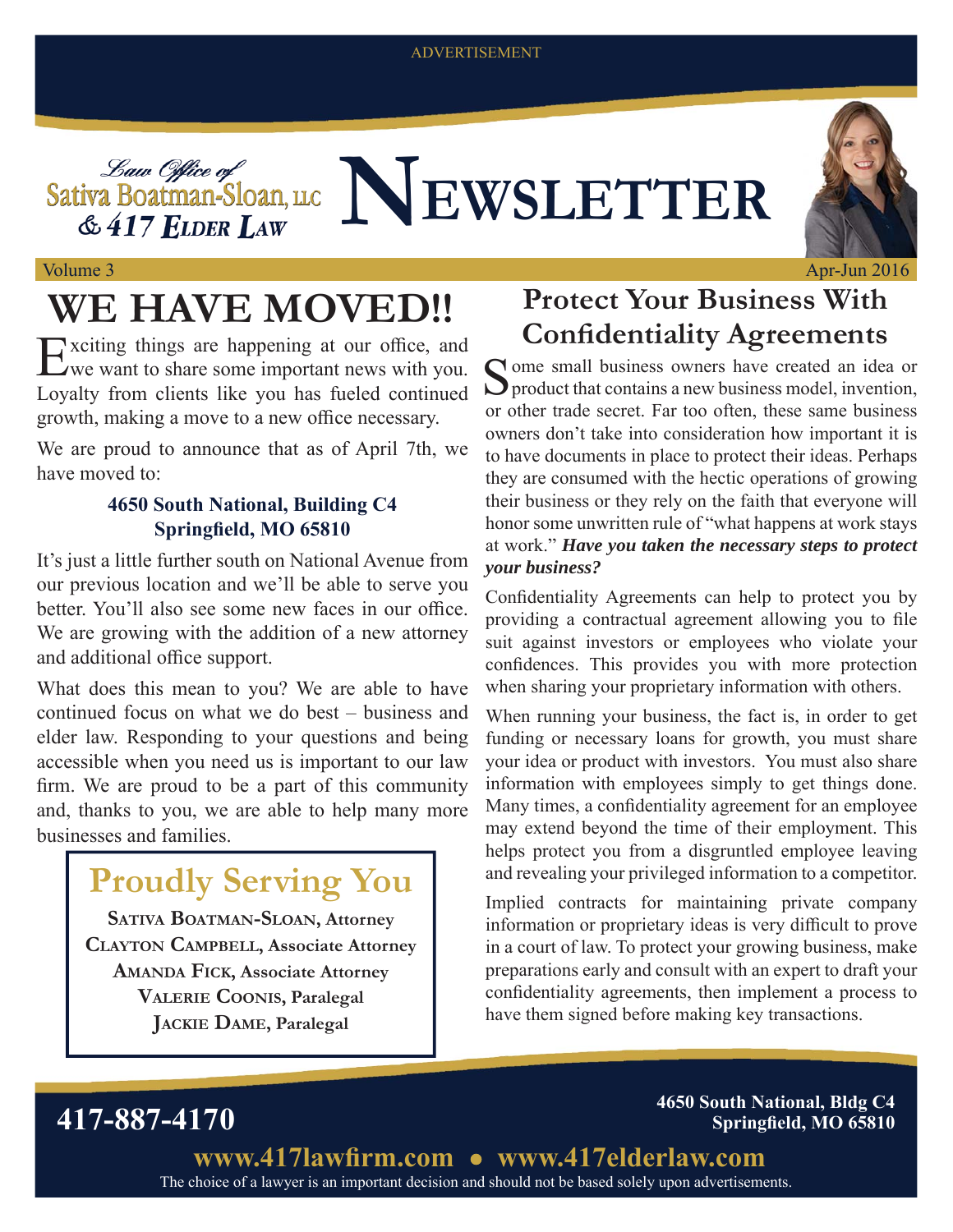### DATES TO REMEMBER

Here are a few dates to jot on your calendar. Some well-known, others sometimes forgotten.

April 22

Earth Day  $\bullet$ April 27 **Administrative Professionals** Day

May 3 National Teacher Appreciation Day

May 6 National Nurse's **Day** 

May 8 Mother's Day

May 30 Memorial Day

> June 14 Flag Day

June 19 Father's Day

# **Our Mission is to Educate**

hoosing an attorney should be done carefully and certainly not solely based on advertisements. You should match your needs with the Autorney's areas of practice. The law is vast and complex. It is difficult to be knowledgeable and have first-hand experience in all areas. Therefore, it becomes crucial for attorneys to limit their focus to certain specific areas of the law. Our firm's dedication is protecting families and preserving businesses.

The legal complexities of running a business can be daunting for even the most dedicated entrepreneur. Focusing on the day-to-day tasks of your operation, and making sure that your legal needs are being met can require time and knowledge that you simply may not have.

Working with start-ups as well as a number of established small to mid-sized businesses, we understand the law and guide our clients through the most basic decisions as well as the more complicated ones. Whether we are assisting with contracts and agreements, succession planning, or overseeing transactions, we make sure you have all your bases covered.

Our passion is to help prepare businesses and families by educating our clients about their options while protecting their assets and planning for their future.

For example, there are too many small business owners without the proper business formation documents. Did you realize that an LLC also needs to have an Operating Agreement? Do you know how to choose the proper alternatives when filing with the state? It's our job to help you, as a business owner, to learn your options and make sure you have everything in place.

We guide clients and their families through the intricacies of elder law and estate planning. In addition to having an extensive understanding of Wills and Trusts, we also offer Nursing Home Planning and Medicaid Asset Protection services. Having a strong background in real estate law also gives us a unique position to assist you in estate planning and other real estate needs.

We help you understand the issues because knowledge is key when it comes to figuring out what you need to do. Once you understand and have a plan, you will have peace of mind and can relax. We truly care about you, your business, your family, and your long-term security.

#### **Mission Statement**

Our Mission is to inspire, educate and motivate our clients to control their future by empowering them to make the best decisions for their businesses and their families resulting in peace of mind.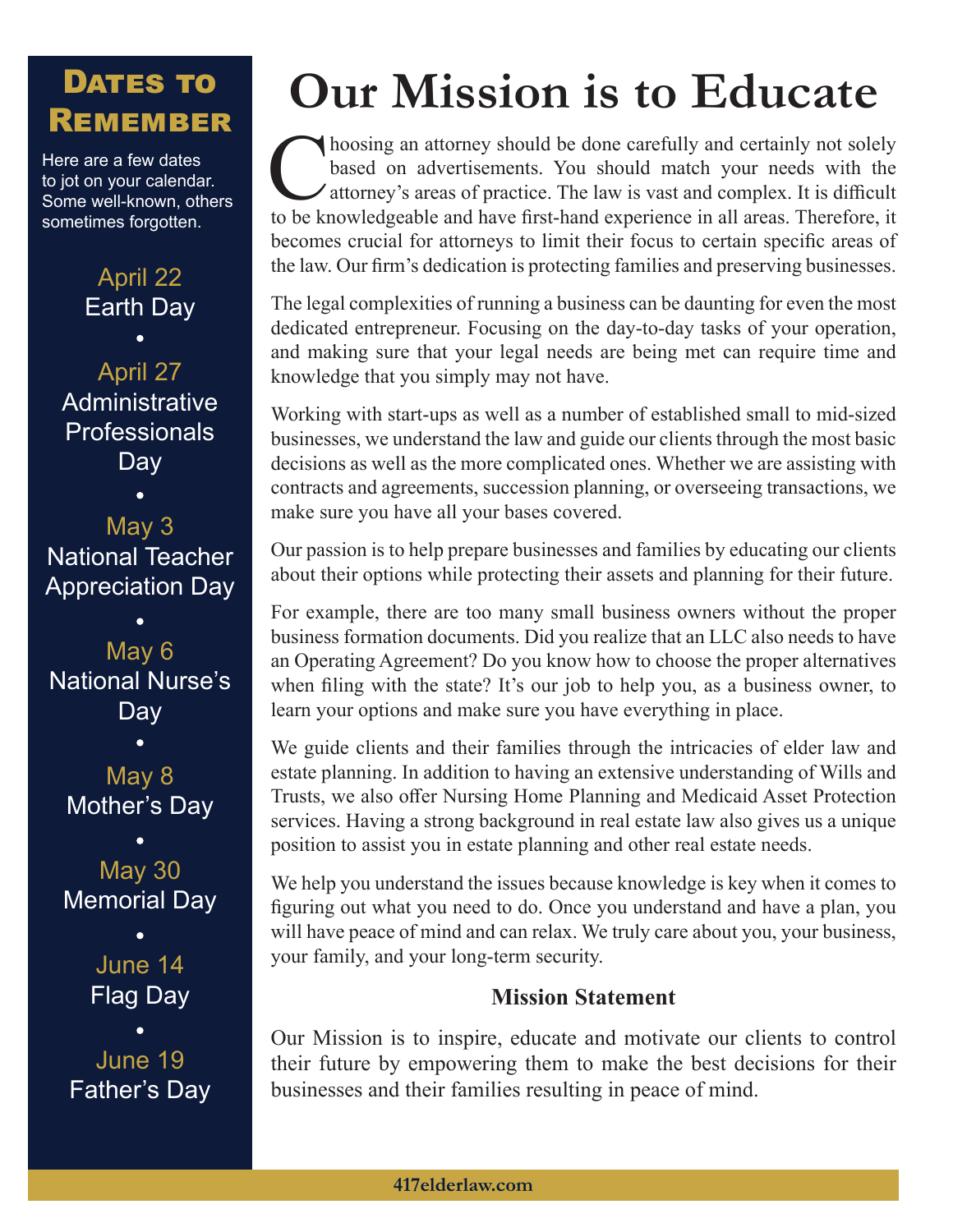### **How Nursing Home Planning Can Protect Your Assets**

It's a difficult subject to consider, but are you<br>prepared if you or your loved ones must be  $\mathbf{T}$ t's a difficult subject to consider, but are you admitted to a nursing home? Of course, we all want to be able to live out our days in our home. The reality is that most will be faced with the difficult decision of admitting a loved one to a nursing home, and few are prepared. With a little bit of planning and education, you'll be in a better position to protect your assets.

You don't have to spend your life savings when facing the possibility of going into a nursing home. With the proper legal help, assets can often be preserved. Many people with medical issues consider gifting assets to children or creating specialized Asset Protection Trusts in advance of entering a nursing home.

Missouri Medicaid (MO HealthNet) is a program that provides assistance with paying for a portion of your nursing home bill. To qualify for this program, your assets must be structured in a way where they are not "counted against you." There is a five year look-back period for gifts made by the person applying for assistance. This means that assets which have been gifted away or placed in a properly prepared Asset Protection Trust more than five years prior to requesting MO Healthnet assistance will not be counted.

At Law Office of Sativa Boatman-Sloan, LLC & 417 Elder Law, we can provide information about advance planning for long-term care. This is a very complex area of law and no two people have the same set of circumstances. We will work with you and help you achieve peace of mind by educating you about options to control your future.

## **TAX DAY GIFT**

April isn't just known as the beginning of Spring<br>with all the new growth that comes in the form of leaves, green grass, and flowers. It also marks one of the most noted days, TAX DAY. Traditionally Tax Day has been faithfully observed on April 15th, but this year you'll get three extra days to file your federal tax return.

Why do we get the three day gift? Washington celebrates Emancipation Day on April 16. Since this year, the 16th falls on a Saturday, Emancipation Day will be celebrated on Friday, April 15 so federal offices, including the IRS, will be closed. This pushes Tax Day to April 18.

You pay taxes every year, but how familiar are you with the origin of our modern day income tax?

In 1862, in order to support the Civil War effort, Congress implemented the nation's first income tax law. It was a forerunner of our modern income tax in that it was based on the principles of graduated, or progressive, taxation and of withholding income at the source. During the Civil War, a person earning from \$600 to \$10,000 per year paid tax at the rate of 3%. Those with incomes of more than \$10,000 paid taxes at a higher rate. Additional sales and excise taxes were added, and an "inheritance" tax also made its debut. In 1866, internal revenue collections reached their highest point in the nation's 90-year history—more than \$310 million, an amount not reached again until 1911.

The Act of 1862 established the office of Commissioner of Internal Revenue. The Commissioner was given the power to assess, levy, and collect taxes, and the right to enforce the tax laws through seizure of property and income and through prosecution. The powers and authority remain very much the same today.

In 1913, the 16th Amendment to the Constitution made the income tax a permanent fixture in the U.S. tax system. The amendment gave Congress legal authority to tax income and resulted in a revenue law that taxed incomes of both individuals and corporations.

It would take several pages to list all the taxes that have been enacted since then. The key for your success with taxes is that you want to pay your share but know how

you can optimize your tax benefits. To do that you may need to consult with a professional.